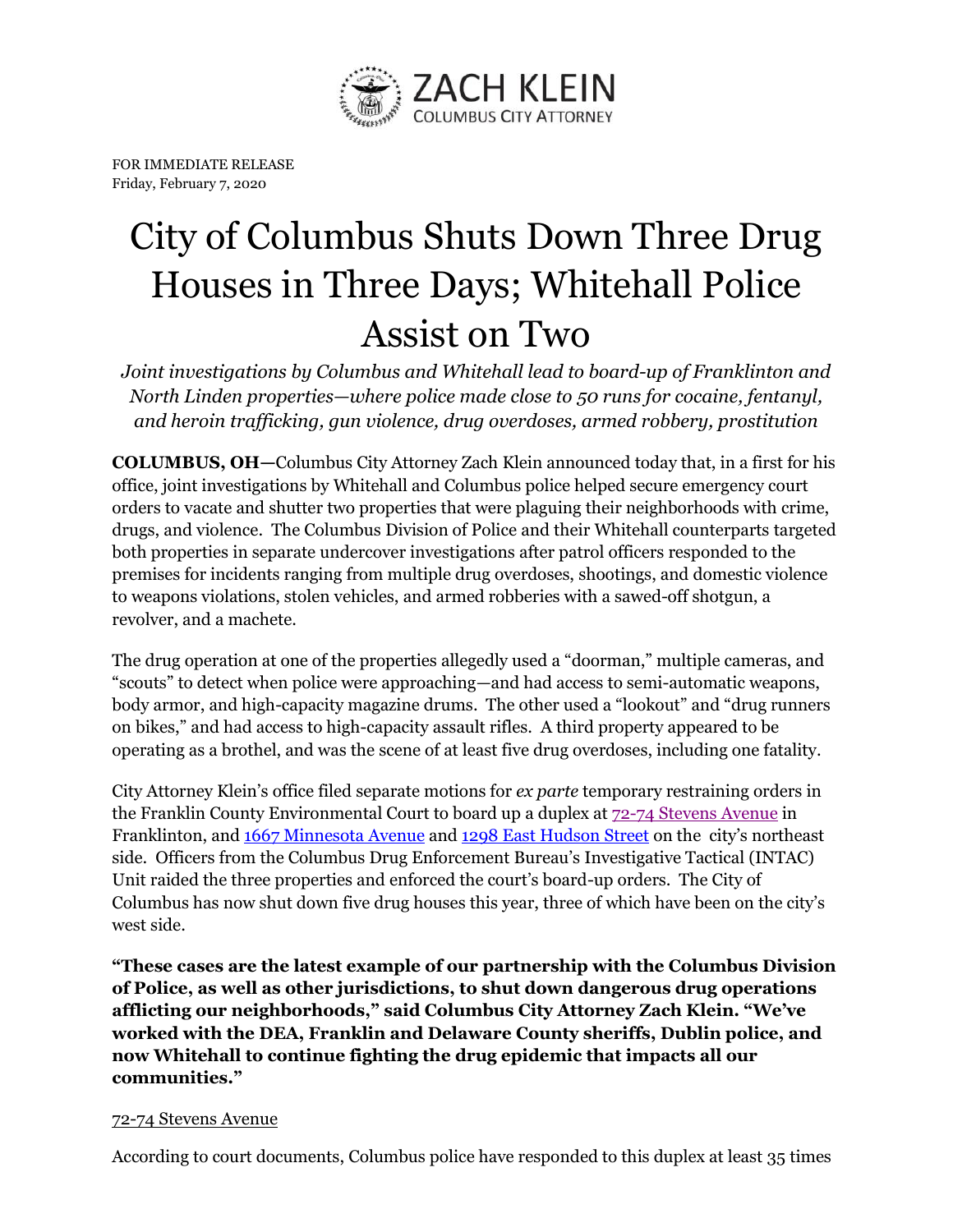since 2017 on reports of drug dealing, violent robberies, multiple shootings, a suicide attempt, an accidental overdose attributed to the victim "taking every [drug] under the sun," and alleged prostitution.

In the last two-and-a-half years, police officials have sent the property owner at least seven certified letters notifying him of the nuisance criminal activity occurring at the property and his legal responsibility to abate the issues.

After dozens of incidents at the premises, Columbus narcotics detectives from the INTAC Unit conducted three covert purchases of crack cocaine in April 2019. In May 2019, police responded to two reported shootings. In June 2019, officers responded to the premises after a caller said that his drug dealers had shot at him.

In August 2019, Whitehall narcotics detectives conducting an investigation were led to the premises of 72-74 Stevens Avenue and were told that a "doorman" and the individual "in charge of operations at this address…put sales on hold because they knew police were in the area watching." They also were informed that there were multiple weapons, cameras, and "fighting pit bulls" at the premises.

Around the same time, police officers from the Columbus Safe Streets initiative were conducting surveillance of the premises and were told that the dealers "will send out scouts" and stop selling drugs "when they believe police are monitoring the area."

On September 5, 2019, Columbus and Whitehall police executed a joint search warrant and seized two semi-automatic pistols, cash, crack cocaine in the living room, "white rocks" under the stairs, and 30 grams of an unidentified white powder in the kitchen. Detectives also located a key ring for a storage unit and obtained a search warrant to investigate. They found body armor and multiple firearm magazines and weapons drums.

On September 27, 2019, Columbus patrol officers found heavy narcotics and ammunition hidden in the floor vent of the premises.

On January 23, 2020, Whitehall police detectives executed another search warrant and found two pistols, body armor, crack cocaine in a toilet, suspected heroin and methamphetamine in a bedroom, cocaine on the living room floor, and suspected fentanyl and an assortment of pills in a living room box.

**"This property is centrally located in one of the hot zones for opiate overdoses on the west side," said Assistant City Attorney Zach Gwin, who is the Zone Initiative attorney assigned to the Franklinton and Hilltop neighborhoods of Columbus. "We greatly appreciate the court granting the emergency board-up order and want to thank Columbus and Whitehall police for their diligent work on this case."**

## 1667 Minnesota Avenue

Columbus police have been responding to this property, which is located near the Linden STEM Academy and Columbus Alternative High School, since at least 2018. Columbus and Whitehall police have conducted multiple covert purchases of illegal narcotics, obtained and executed four search warrants, and seized several semi-automatic weapons and over \$15,000 in cash, heroin, crack cocaine, and fentanyl from the premises.

On June 14, 2018, Columbus police were dispatched to the premises on report of a drug overdose. On July 23, 2018, Whitehall detectives, with assistance from Columbus officers,